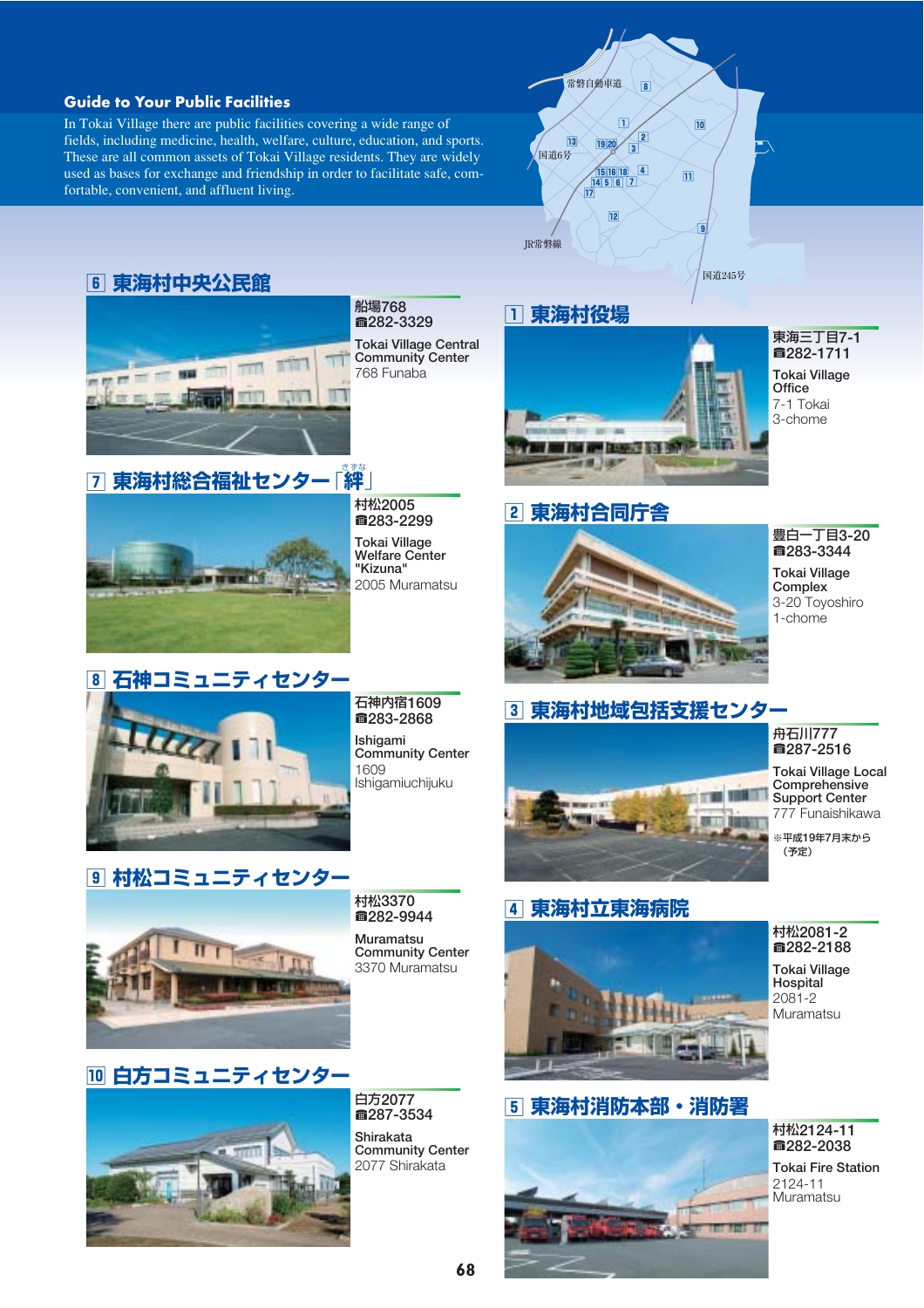

#### **皆さんの公共施設案内**

**東海村には医療、保健、福祉、文化、教育、スポーツなど、さ まざまな分野の施設があります。これらはすべて村民の共有財 産です。安全で快適、便利で豊かな暮らしのため、交流とふれ あいの拠点として、幅広く活用されています。**

#### 瑯 **真崎コミュニティセンター**



蕕287-0807 Tokai Swimming 768 Funaba



琥 **中丸コミュニティセンター**

**WIT WITH** 

村松833 蕕283-4477 Masaki Community **Center** 833 Muramatsu

須和間345-1 蕕287-2128 Nakamaru Community Center 345-1 Suwama



船場741 蕕282-8571 Tokai Village Tennis Court 741 Funaba

#### 珸 **舟石川コミュニティセンター**

**THE WAY** 



舟石川158-1 蕕283-1951

Funaishikawa **Community Center** 158-1 Funaishikawa

**18 東海文化センタ** 



船場768-1 蕕282-8511 Tokai Culture **Center** 768-1 Funaba

#### 瑙 **JR東日本東海駅**



#### 舟石川駅西一丁目 1-1 蕕282-2008

JR Tokai Station 1-1 Funaishikawaekinishi 1-chome



琺 **東海村総合体育館**





船場768 蕕283-0673 Tokai Village Gymnasium 768 Funaba



1-1 蕕287-3680 Tokai Station **Gallery** 1-1 Funaishikawaekinishi 1-chome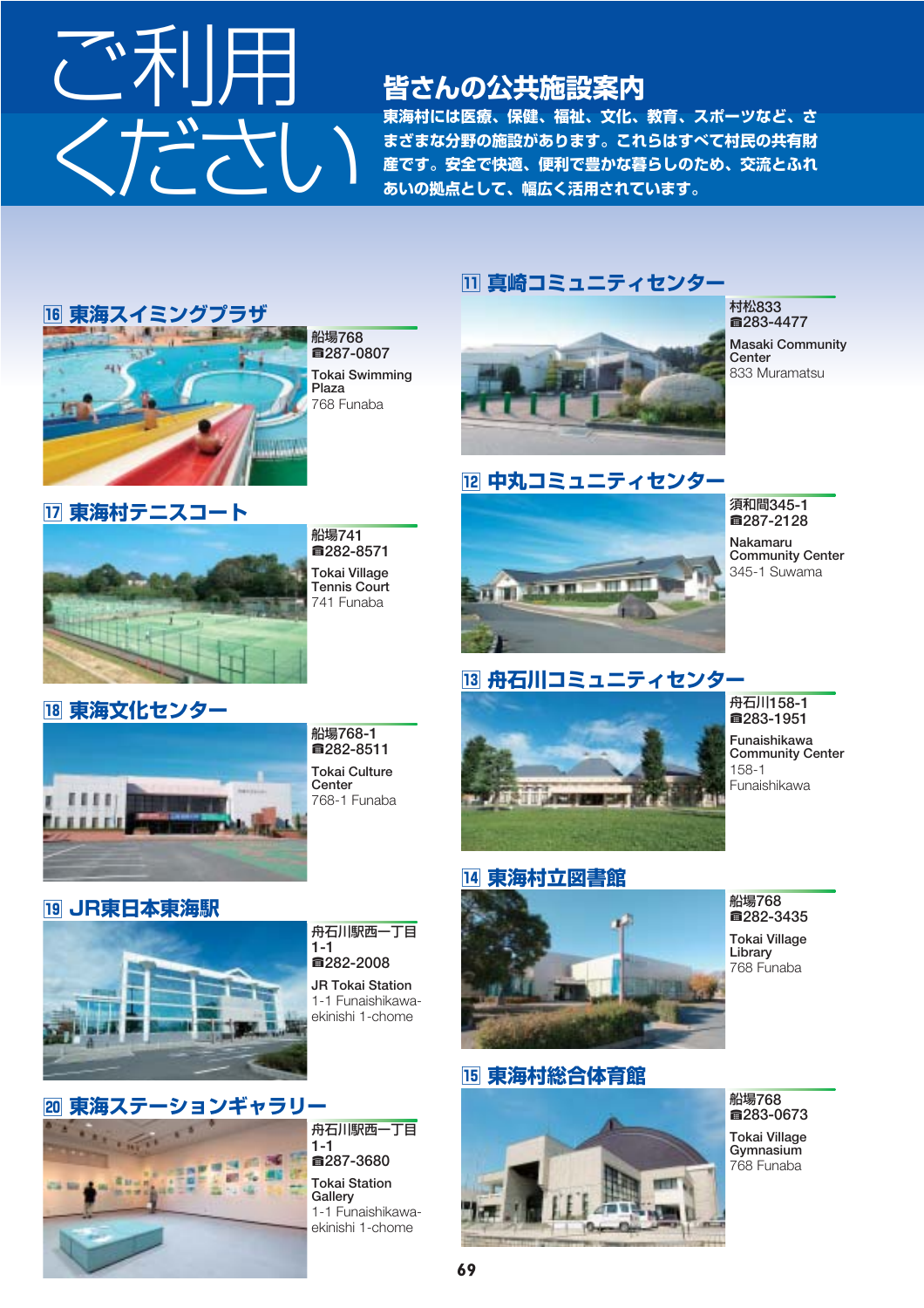#### 瑶 **東海村立東海南中学校**



船場768 蕕282-7821 Tokai Minami Junior High School 768 Funaba

#### 瑾 **東海村立白方小学校**

白方中央二丁目 21-1 蕕282-2680 Sirakata Elementary School 21-1 Shirakatachuo 2-chome

#### 璋 **東海村立照沼小学校**



照沼930 蕕282-2024 Terunuma Elementary School 930 Terunuma

#### **29 東海村立中丸小学校**



村松2124 ■282-2767 Nakamaru Elementary School 2124 Muramatsu

#### 瑜 **東海村清掃センター**



#### 瑩 **東海村衛生センター**



#### 豊岡1-29 蕕287-2600

村松2083 蕕282-7289 Tokai Village Waste Disposal Center 2083 Muramatsu

Tokai Village Sanitation Center 1-29 Toyooka

#### 瑰 **東海村外宿浄水場**



#### 石神外宿1877 蕕282-9200 Tokai Village Tojuku Purification

Plant 1877 Ishigamitojuku

#### 瑣 **東海村姉妹都市交流会館**



#### 瑪 **東海村立東海中学校**



#### 東海三丁目6-7 蕕282-0535

Tokai-mura Sister City Hall 6-7 Tokai 3-chome

#### 璧 **東海村立石神小学校**



石神外宿1055 蕕282-2005 Ishigami Elementary School 1055 Ishigamitojuku

#### **71 70**

#### 舟石川825 ■282-1625

Tokai Junior High School 825 Funaishikawa